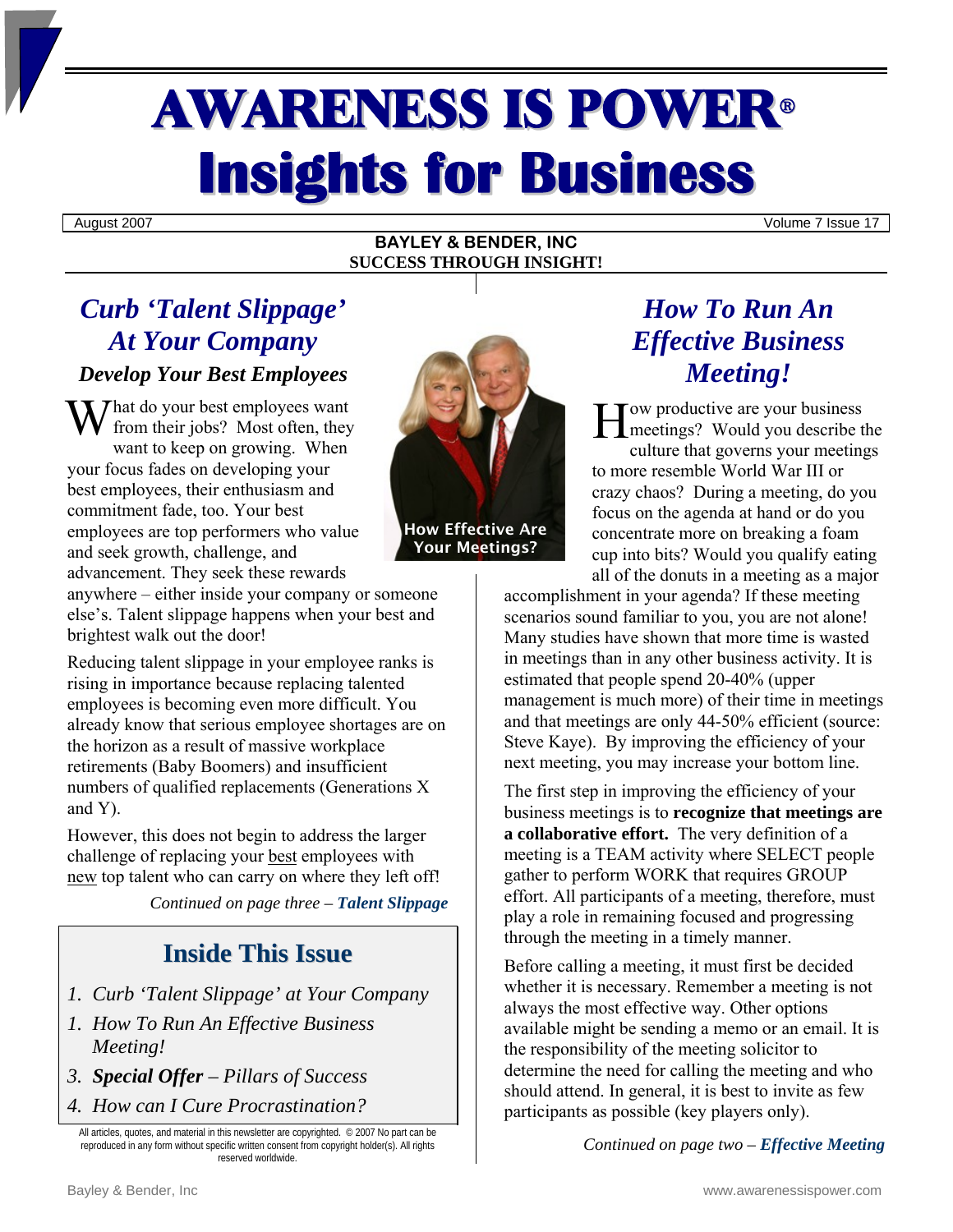#### *Continued from page one – Effective Meeting*

The solicitor must also review the organization's calendar, reserve the meeting room and assign a meeting facilitator to be in charge of the agenda.

Effective meetings necessitate leadership. Leading a meeting requires attention, confidence, creativity, diplomacy, empathy, flexibility, wits, toughness and yes, humor! The primary role of the leader is to establish the ground rules for the meeting which are namely: to minimize confusion and disruptions and to institute a code of conduct.

*Some examples of team game rules that are designed to make meetings more effective are:* 



- 1. If you are planning to introduce a proposal or discuss an issue in a group meeting, send out any relevant information to all team members several days before the meeting.
- 2. Review the agenda and bring any relevant materials with you to the meeting so that we can make informed decisions.
- 3. Don't lobby a few members before the meeting and try to ram an idea down the throats of the rest of the group in a *"surprise attack."* Keep issues above-board and inclusive. *"Fight fair."*
- 4. Come to meetings on time.
- 5. If you are going to be absent, inform others beforehand and send a stand-in who can make at least some decisions in your name.
- 6. Focus on listening and seeking understanding before disagreeing.
- 7. If you are the recorder, distribute complete and accurate minutes to everyone within 48 hours after the meeting.
- 8. If you agree to something, do what you say you will do. Be accountable to each other.
- 9. Sarcasm, personal attacks, interrupting, dominating the discussion, or engaging in distracting behavior during a meeting are all non-productive behaviors. We agree not to engage in them.
- 10. It is okay to disagree during a meeting, but once the group has made a decision,

*Continued on next column –* 

it needs to be supported by everyone outside of the meeting. Passive resistance, sabotage, negative gossip and guerrilla warfare are not okay.

11. Remember to celebrate successes and to thank members for their efforts.

In addition to implementing these concepts, an effective meeting leader must enforce a code of conduct in order to maintain a safe environment for discussing ideas. The meeting facilitator should compel the meeting attendees to follow some simple guidelines to ensure an orderly meeting:

- Work as a team
- No rank in the room
- One speaker at a time
- Be an attentive listener
- Focus on the issue
- Respect others
- Suspend judgment
- Allow curiosity
- Maintain confidentiality

It is as equally important to end a meeting efficiently

as it is to conduct it. Besides just ending a business meeting on time there should be a review of agenda items and results, as well as assignments. A set agenda for the



next meeting should also be prepared.

Having an effective business meeting is a key ingredient to having a successful business. If you would like more information on this subject, please feel free to contact us.

*By Jennifer C. Selland CPBA, CPVA, CAIA, TriMetrix. Well-Run Concepts* 

### **Bayley & Bender**

*"We help organizations around the world increase their Growth, Profitability and Productivity by helping them Hire, Develop and Retain Top Performing Sales Talent. We also provide Leadership Development and Team Building to drive Organization Effectiveness."*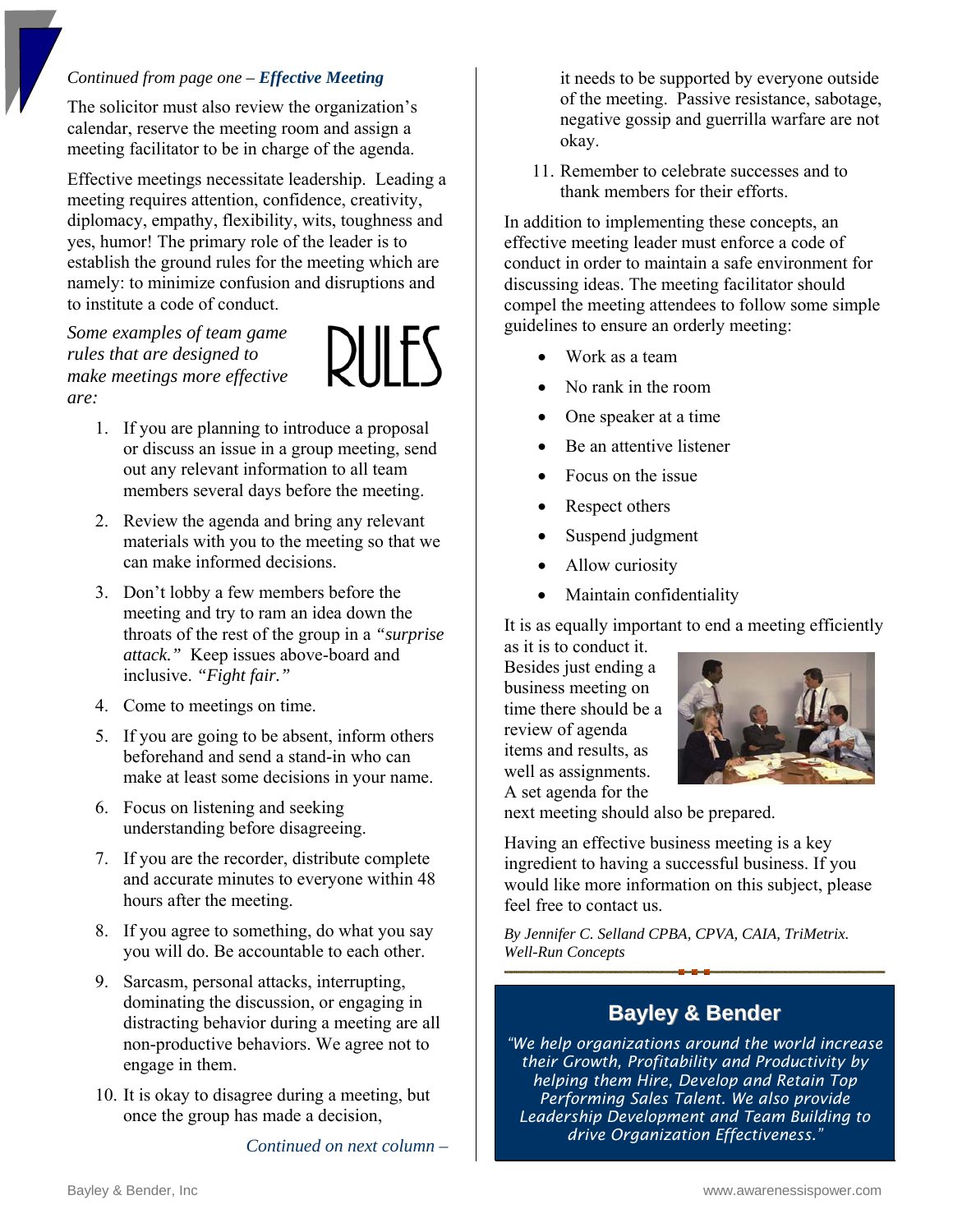#### *Continued from page one – Talent Slippage*

Is your company at high risk for talent slippage? Take a moment to

evaluate what your company is doing to develop and engage the interests of your most valuable employees. Here are four questions you can ask that will readily reveal where you need to focus:

#### **1. Who are your best, and therefore your top performing, employees?**

- Do you have a list for each department?
- If so, is that list kept current and regularly reviewed at the executive level?
- **2. What tools do you have in place to measure employee performance?** 
	- Can you name what talents your jobs require for successful performance?
	- How do you match employees to jobs to assure performance and satisfaction?

#### **3. How are you developing your top performers?**

- Where specifically do they need to develop in order to be more effective, productive and challenged?
- What plans are in place for their development, and do they have input to those plans?

#### **4. How effectively are the above 3 answers working for you now in retaining your top performers, and what improvements need to be made - by when?**

Experts in talent management conclude that finding and keeping top performing employees will rank as a major concern of business leaders throughout the next decade. Make a plan to curb talent slippage at your company. Focus on providing your best and brightest with the development they seek to become even better!

Author: Gayla Doucet, People Powered Solutions LLC, Copyright protected. All rights reserved worldwide.



*It's celebration Time. We are celebrating 18 years in business. August is Bayley & Bender's 18th Anniversary! Thank you for your prayers and support. As a thanks to you, we are offering you our Anniversary Special.*

## PILLARS OF SUCCESS by Patricia C. Bende**r Give the Gift of Success!**

 *Bayley & Bender Anniversary Special*

 *Two or More Copies \$12.50 each*  [Originally \$20.00 per copy]







**LLARS** Tuccess



## **Occupational Outlook Handbook 2006-07**

*The Occupational Outlook Handbook* is a nationally recognized source of career information, designed to provide valuable assistance to individuals making decisions about their future work lives.

For hundreds of different types of jobs – such as teacher, lawyer, and nurse – the *Occupational Outlook Handbook* tells you:

- the training and education needed
- earnings
- expected job prospects
- what workers do on the job
- working conditions

In addition, the *Handbook* gives you job search tips, links to information about the job market in each State, and more.

Check it out at: www.bls.gov/oco/home.htm



Don't miss next month's issue. **Subscribe now!** 

#### **AWARENESS IS POWER®** *Insights for Business*

2024 Powder Mill Rd Silver Spring, MD 20903 Tel: 301-439-8317

E-mail:

aip@awarenessispower.com

Visit Our Web Site at: www.awarenessispower.com

12 **Issues For Only \$97**